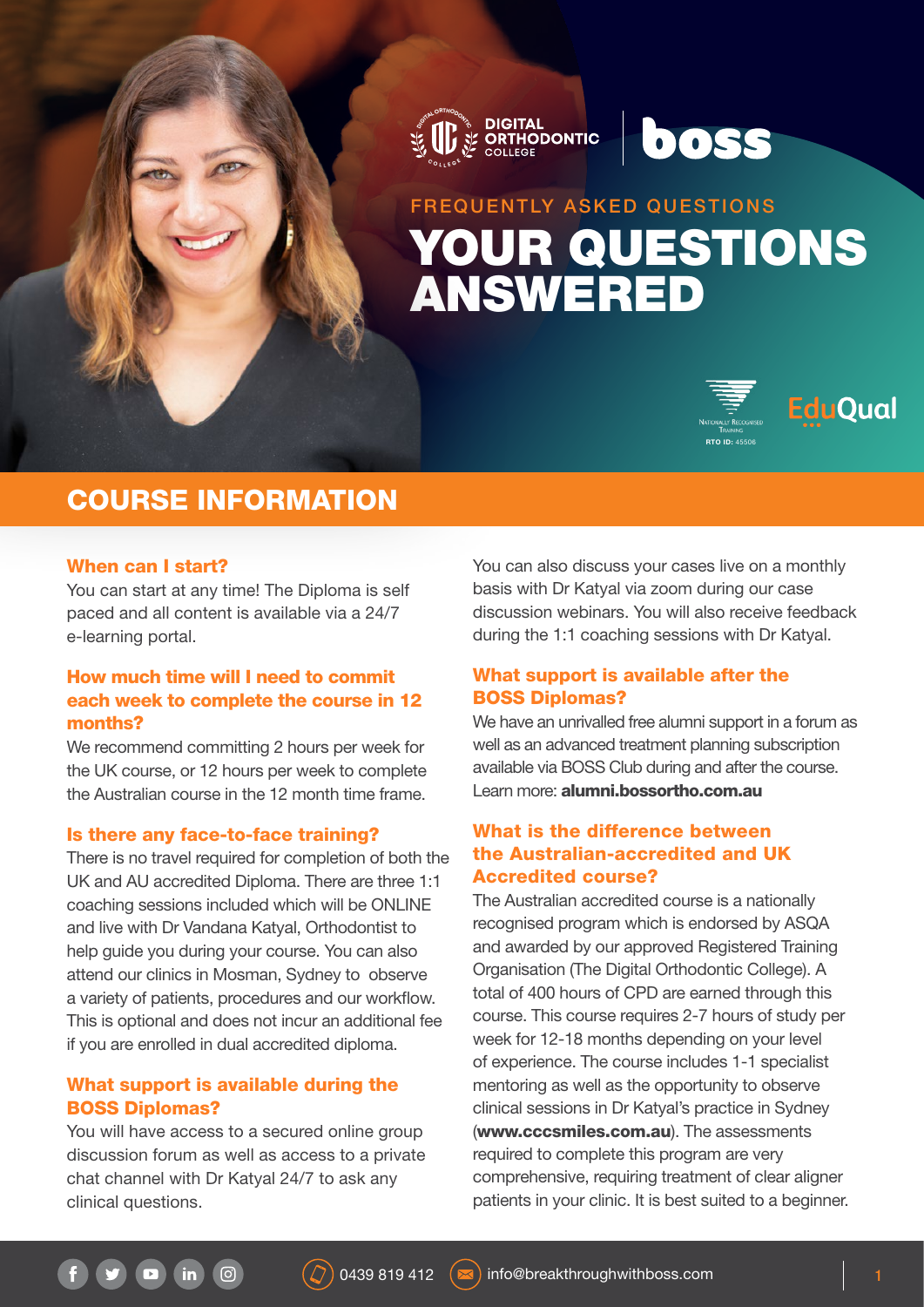The UK course is accredited by EduQual in the UK (EduQual Level 7). A total of 100 hours of CPD are earned in this course. This course requires 1-3 hours of study per week for 10-12 months depending on your level of experience. This course is 100% ONLINE, requiring no travel. It does not include 1-1 coaching or attendance at clinical sessions, however these can be added on for an additional fee. The assessments are mostly done online and do not require any clear aligner patients to commence treatment in your practice. However, you will be required to present orthodontic records to successfully complete this Diploma. This is best suited to the intermediate learner who has done some orthodontic courses, although beginners can also do this.

## If I can't attend a webinar, will I be given a recording?

Yes, all webinars are recorded and uploaded to the e-learning platform within 72 hours after the live event.

#### Do you teach braces?

We do not focus on fixed appliances. The course focuses on clear aligners but some fundamentals of orthodontics will be taught. Clear aligners are often more predictable, faster and efficient when used with evidence-based methods. Because it is mostly digital, the skills required to treat clear aligners cases

are often obtained faster than for braces.digital, the skills required to treat with clear aligners are obtained quicker than for braces.

## What post nominals can I use on completion?

You will receive two certificates depending on which course you are enrolled in: Postgraduate Diploma in Digital Orthodontics and 10905NAT Graduate Diploma of Digital Orthodontic Treatments. The post nominals are PGDip Dig. Orth. (UK) and Grad Dip Dig. Orth. (AU).

## Why should you enrol in the BOSS Diplomas?

You can master clear aligners at your own pace and receive an AU or UK accredited diploma. They are flexible, online and require no travel. You can start at any time you wish. The AU diploma will also provide 1-1 coaching as well as in-office observation days for those who want to learn with via clinical sessions. All diplomas are led by an Orthodontist and accredited trainer and provide many levels of support during and after the course. You will also have access to an online dentistry library during the course. Digital Orthodontic College is a Registered Training Organisation in Australian and The UK, bringing you quality assurance and relevance in our education to you.

## ENTRY REQUIREMENTS

#### I have no experience with orthodontics or clear aligners, can I still do this course?

Yes! Both the UK and AU accredited Diploma are suitable for beginners. We recommend the AU accredited course for beginners as it includes higher levels of support such as 1-1 coaching with an orthodontist as well as the option to have faceto-face clinical observation sessions in Sydney, if required. The volume of learning is also 4 times the UK accredited course.

## Do I need accreditation from a clear aligner company before starting?

 $\boxed{0}$ 

in

Yes, you will need to have accreditation and access to a clear aligner system to be able to complete the course and maximise its benefits.

## What clear aligners or companies do you recommend?

Some options include Invisalign, Spark, SureSmile and AngelAlign. Please contact individual companies to obtain access as we are independent from manufacturers. We do not recommend Invisalign Go or Clear Correct.

## What equipment will I need to complete the course?

You will need a digital camera; photographic retractors and mirrors, a working laptop with access to video conferencing tools and access to a functional dental clinic. You must be a licenced practicing dental practitioner with dental indemnity insurance to do this course.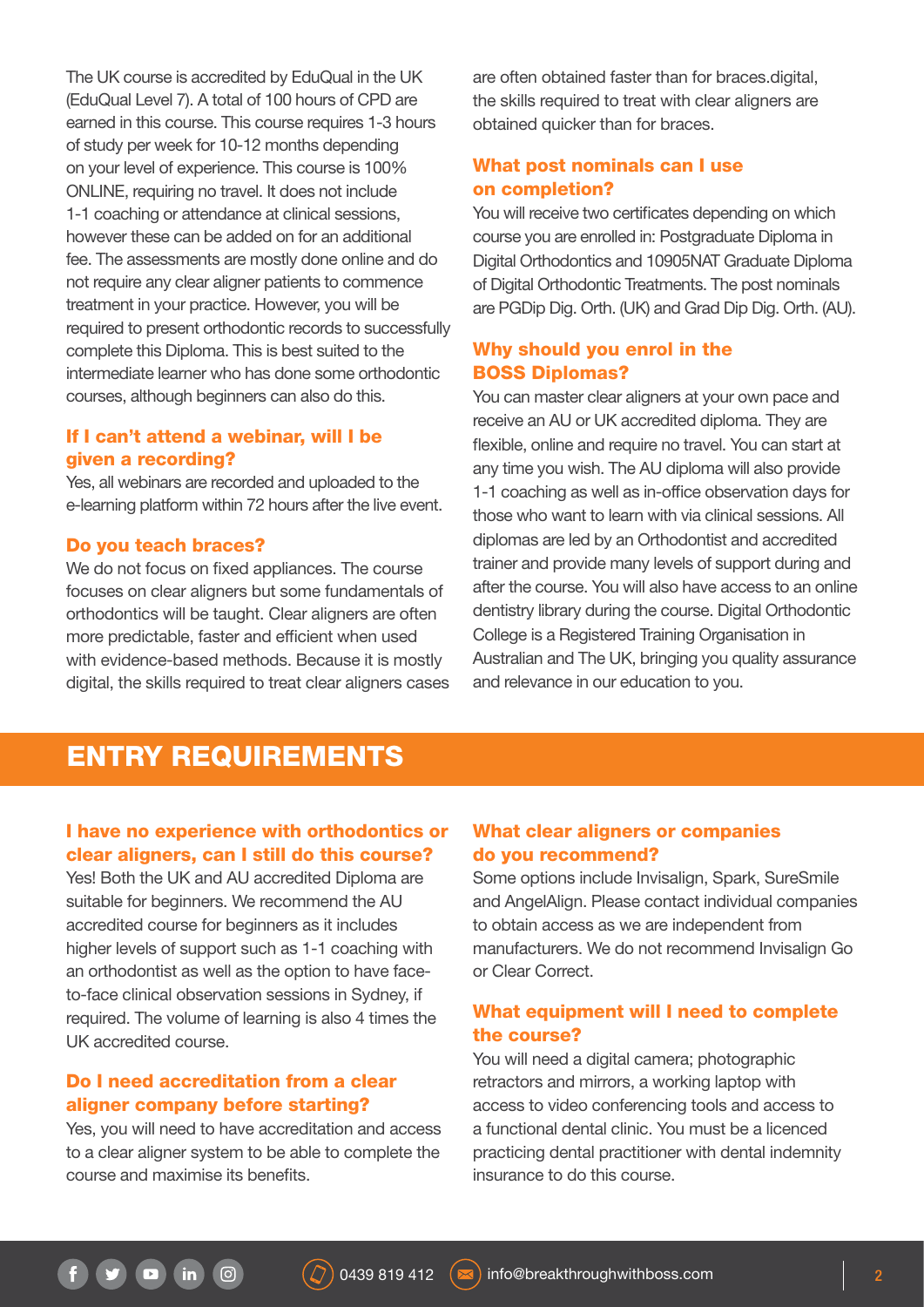You must have access to the list below when starting the diplomas:

- Dental examination and restorative instruments and resin / GIC based bonding materials
- PVS impression material and trays or a digital intraoral scanner
- Computers with a webcam and microphone and relevant word-processing and presentation software
- Digital cameras and related equipment for orthodontic record taking
- Online access to a range of clear aligner systems, materials and laboratory
- Range of patients (real or simulated) with varying dental conditions and wide age groups.

#### Can I do the AU accredited Diploma only?

Yes this is possible, however this is not recommended as the there is no cost difference between the dual accreditation and AU alone.

# WHAT WILL I LEARN?

## What kind of cases will I be able to treat after graduation? Do you cover early treatment cases?

Yes, both the UK and AU accredited Diploma will give you the knowledge and skills to be able to treat mild to moderate cases including early treatment, deep bites in adults and children, Class II correction, expansion of the upper jaw in children and the majority of Class I cases with clear aligners.

#### What clear aligner system is taught?

We are not specific to any aligner system and teach principles that allow you to use any aligner system.

Currently we recommend Invisalign, AngelAlign, SureSmile and Spark. However, if there is a particular system you work with, we can still teach the principles and mentor cases with your system.

## How soon after the course will I be able to start treating patients with clear aligners?

We recommend starting at least two orthodontic clear aligner cases during the period of study to get the greatest benefit from the course. In our experience, most beginners start their first case within the first 6 months of enrolment and many go on to do further cases by the end of the course.

## PAYMENT OPTIONS

#### What is the cost?

Click here for cost information on our courses : [digitalorthodonticcollege.com/courses](http://digitalorthodonticcollege.com/courses)

#### Do you accept credit cards?

We accept all major credit cards. Surcharges apply between 1-2% depending on the card type. This is calculated at the time of payment online. Click here to pay online: [pay.pinpayments.com/r012/sc](http://pay.pinpayments.com/r012/sc)

 $\sqrt{a}$ 

#### Are Payplans available?

We only offer Payplans for the dual accredited Australian and UK course. The course is drip fed with this option.

#### What is the benefit of an upfront payment?

We do not discount upfront payments. The entire course content is available with full payment allowing you to fast track your Diploma completion.